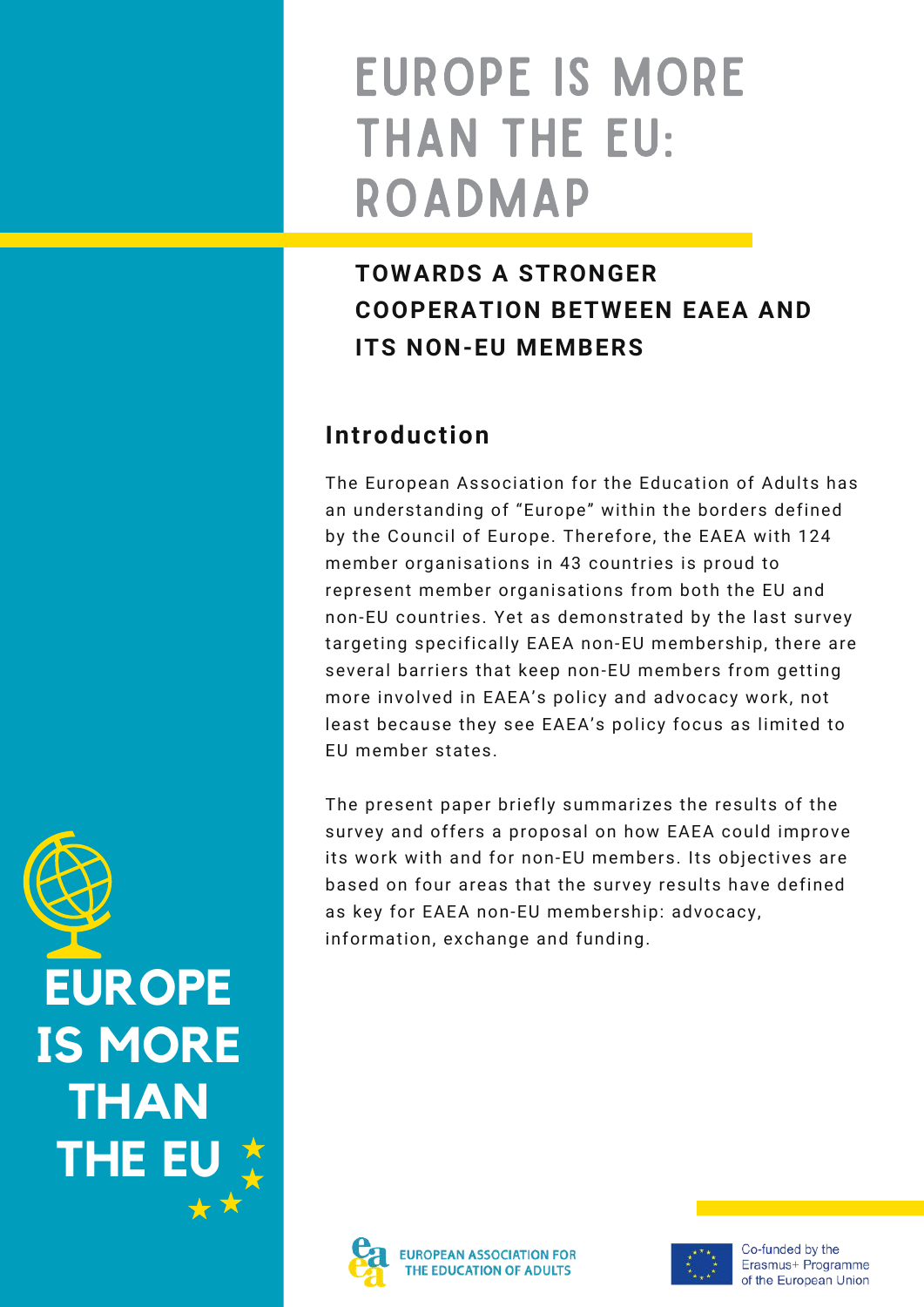## **Key objectives**

**Strengthening EAEA's advocacy work for an** 1.**improved EU Neighbourhood Policy at the European level, and supporting the advocacy work of non-EU members at their respective levels**

Concrete activities developing the advocacy of EAEA further and strengthening the relevance for membership from outside the EU:

Supporting advocacy on the national level

- Provide information, analysis and comments to policy documents and processes beyond EU (SDGs, UNESCO)
- Provide information and analysis of selected EU policy documents on ALE from the lens of non-EU-members
- Improve information about good practices on selected ALE related issues, regardless their origin (EU or non-EU)
- Offer participation of board members and staff at advocacy activities and consultations (this can be enhanced especially in the light of the advanced use of digital tools)
- Publish annually one document relevant for members outside EU (targeting on their needs)

Advocacy for improved EU Neighbourhood Policy

- Establish sustainable links to the DGs in charge
- Develop a Policy Statement (?) on the role of ALE in this context
- To build strategic alliances with other stakeholders Council of Europe, Eastern Partnership Civil Society Forum, ect. use their platforms and events to promote ALE

Advocacy for improved ERASMUS + programme

more possibility for non-EU-members to be involved not only into the youth projects, but also under adult education programme

#### Advocacy on the global level

• in interaction with UNESCO, the UN pay more attention to the situation and needs of non-EU members.